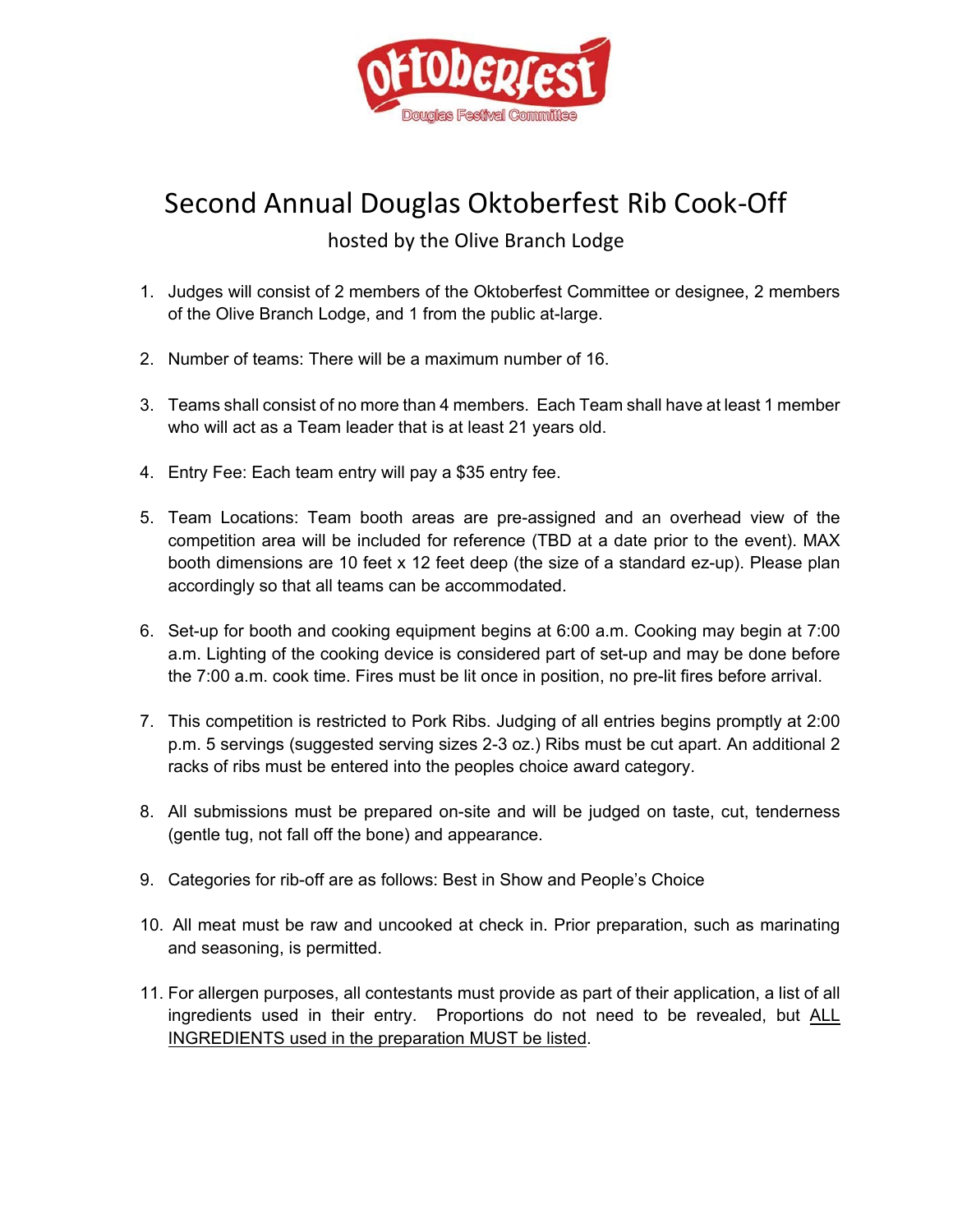

- 12. During preparation you may COOK with sauce/dip. DO NOT add sauce, dip, marinade, sop, or juice to meat or container once the meat is prepared for submittal. DO NOT add any additional spices, dip or sauce to meats once prepared for submittal. Aluminum foil will be provided when cooks sign in for their team meat trays. Use this foil ONLY. Meat is to be placed on the foil for submittal. DO NOT fold foil over meat or mark the foil in any manner. NO garnishing or markers allowed.
- 13. All decisions of the judges will be final. Ribbons will be awarded to the winner of each category. A \$500 prize will be awarded to the Best in show.
- 14. All teams should be ready for judging at 2:00 p.m., Saturday.
- 15. FREE SAMPLES TO THE CROWD are required. However, contestants and/or sponsors may not sell food, drink, souvenirs or other items to the public. ANY AND ALL SALES ARE PROHIBITED. NO FOOD CAN BE SOLD at the event, and any attempt constitutes disqualification from the event. People's choice will be awarded from people trying these samples. A tasting fee will be charged to the public to help defray the cost of the event.
- 16. Teams, Participants and Contestants in the Rib-Off are responsible for the CLEAN UP of their area immediately following the contest. Each team is responsible for keeping the contest area clean and policing their area before leaving event. No hot or cold ashes shall be left on behind. Trash cans and bags will be provided during event. Additional trash bags available upon request.
- 17. Utilities: Water is available. You may use batteries, but no power will be provided, and generators are prohibited.
- 18. EQUIPMENT SET-UP / STAGING: Each team is responsible to provide their own equipment such as charcoal Grilles, Smokers, Utensils, Fire extinguishers (ABC), EZ-up, etc. Setup can begin at 6:00am. After set up, all vehicles (and trailers) must be moved to festival parking area. All vehicles must be removed by 7am.
- 19. EQUIPMENT REMOVAL: Cooking equipment may be moved to a side street for vehicle pick up after cooking. NO VEHICLES ALLOWED IN THE COOKING AREA to remove items because of safety concerns for pedestrian traffic.
- 20. Cleanliness of all team members, cookers and the cooking area is mandatory. Proper hand washing and the use of disposable food safe gloves shall be used at all times when handling food products, raw or cooked. Gloves should be changed often, especially when working with different products and when handling ready to eat foods after handling raw foods. Food should be properly refrigerated before cooking and served at FDA recommended temperatures.